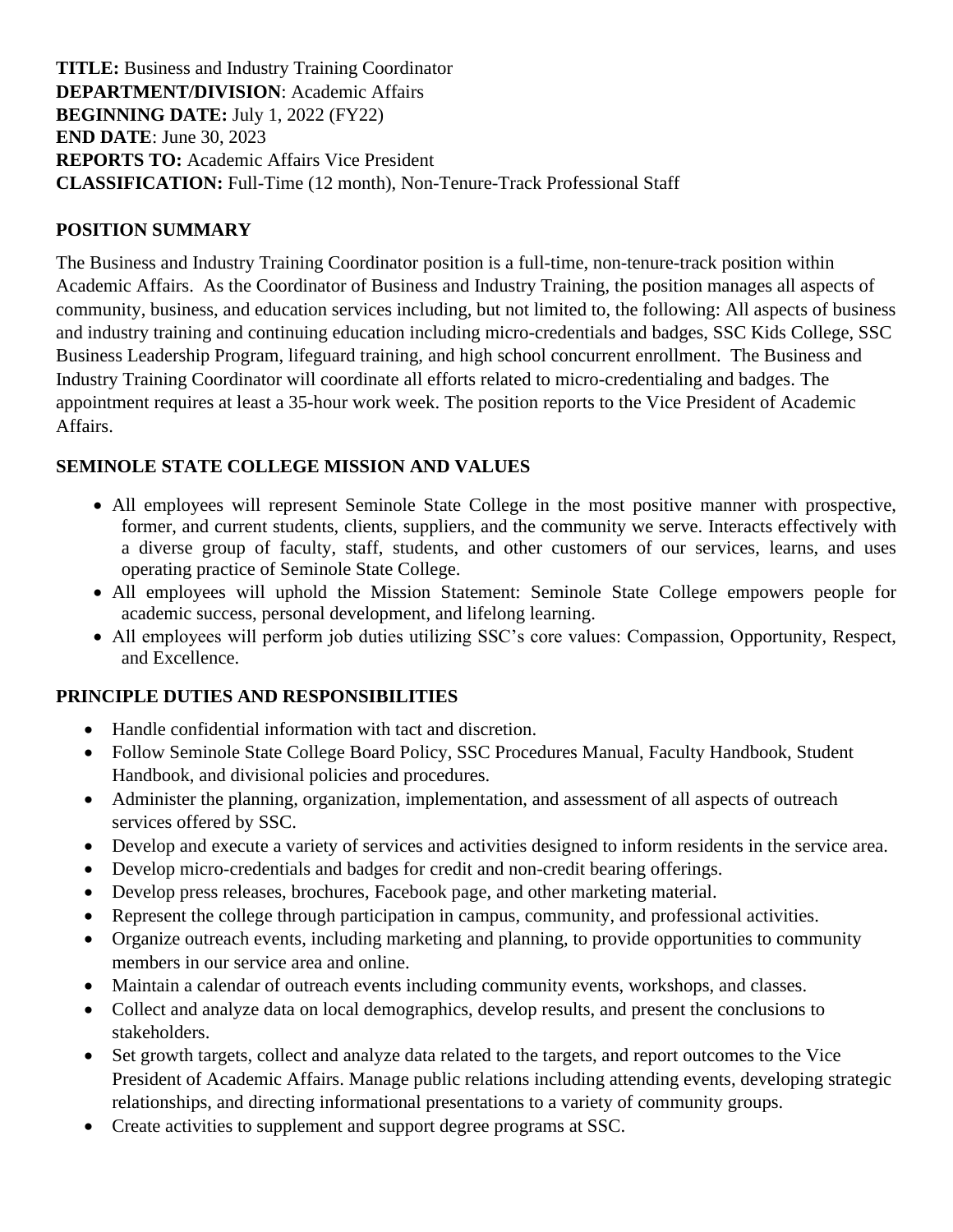- Develop a list of faculty and staff interested in participating in outreach activities. Create a system for matching their interests, skills, and availability with the demands for outreach services.
- Manage the Coursera account and serve as a liaison between area businesses and students. This includes management of institutional scholarship seats and license seats.
- Plan the process to create micro-credentials with digital badging in a variety of offerings across campus.
- Serve as the college contact for digital badges and micro-credentials, and also coordinate and manage the day-to-day program and administrative operations of the micro-credential and digital badge program.
- Create, maintain and update database of micro-credential and digital badge programs.
- Maintain website updates on micro-credentials and badging.
- Coordinate outreach efforts with institutional, community, and corporate partners and participants to ensure communication, community engagement, and assistance in developing marketing strategies for initiatives in alignment with workforce needs.
- Perform administrative duties including mailings, organizing travel, and monitoring the program budget.
- Participate regularly in professional development activities.
- Other duties as assigned.

#### **OTHER DUTIES AND RESPONSIBILITIES**

- Provide supervisors current contact information (email and cell and/or home telephone).
- Respond to all email and voicemail in a timely manner.
- Continue to develop skills and knowledge base through professional development.
- Meet schedules and timelines.
- Work independently with little direction.
- Actively participate in community activities, organizations, or services within the five-county service area.

# **KNOWLEDGE, SKILLS, AND ABILITIES REQUIRED**

- Bachelor's Degree is required.
- Staff should be knowledgeable in the use of Microsoft Office (proficient with PowerPoint and Word) and have a working knowledge of instructional technology (i.e. SmartBoard and LMS).
- Staff are expected to belong to professional organizations and are encouraged to attend and present at professional conferences.
- Faculty must have a working home phone or cell phone with voice mail or email for instances in which the Vice President of Academic Affairs or other administrators need to contact the faculty member beyond the scheduled work hours*.*

Application review will begin immediately. Salary is commensurate with education and experience. Benefits provided by the college include Oklahoma Teachers' Retirement, group health and dental insurance, long term disability, and life insurance equivalent to two times the annual contract salary. A tax-sheltered annuity wherein the college contributes 3.5% of any employee's annual salary is available after one year of employment. Employment is subject to successful completion of a background check. The filling of this position is contingent on the budget.